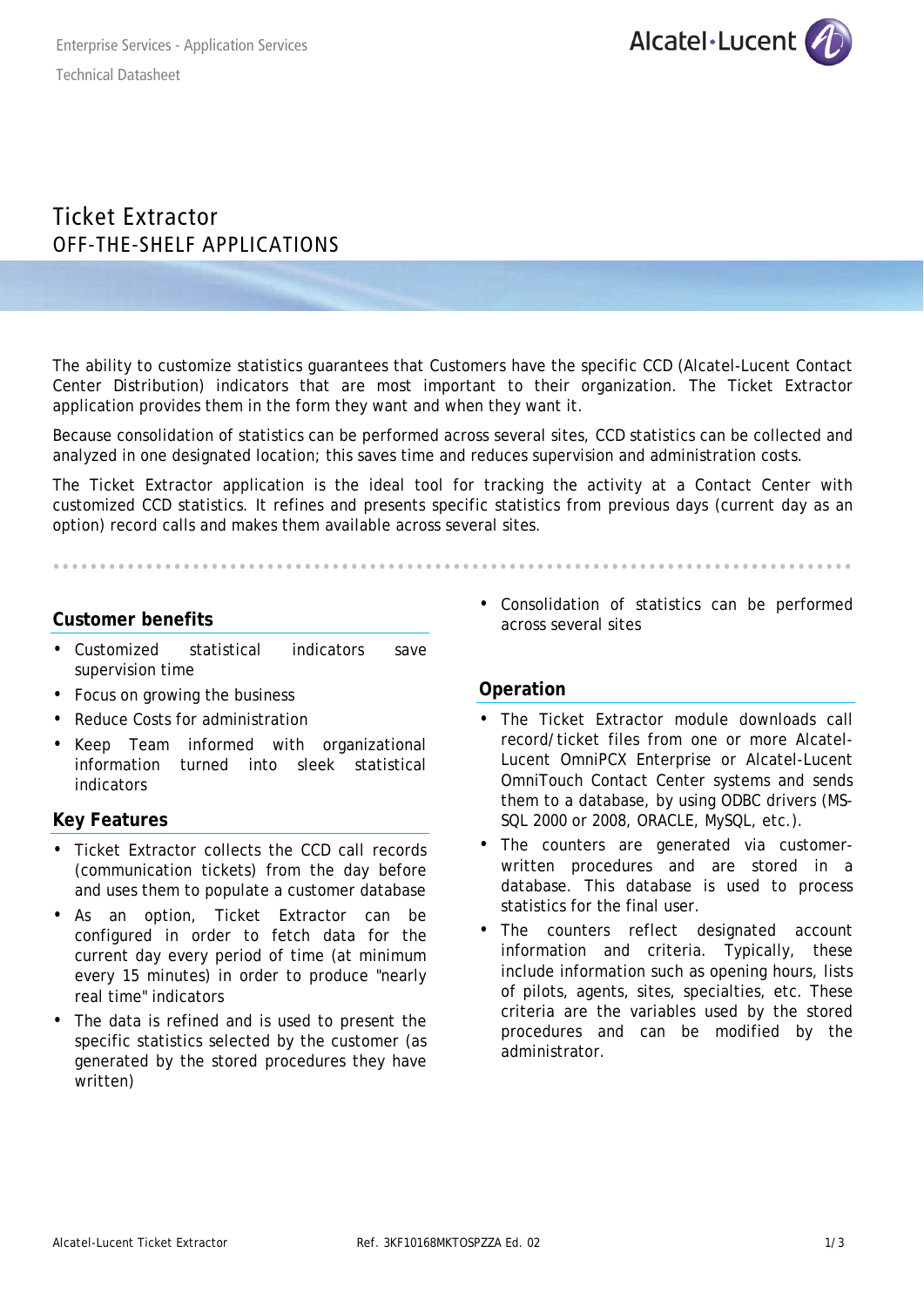## **Architecture**



- 1. Every period of time (once a day by default but could be up to every 15 minutes), Ticket Extractor retrieves tickets and events files from all nodes using FTP.
- 2. As soon as these files are transferred locally on the server, Ticket Extractor loads data into the main database. This database contains the detail of the CCD activity (all incoming calls answered by an agent or not, all outgoing calls made by agents, all login/log out and withdrawal actions done by agents, etc)
- 3. Using a specific application (to be developed by the Customer IT service), data is retrieved from the detailed database and aggregated statistics can be created (such as number of answered calls, duration of calls, and duration of withdrawal per agent). A requester (such as Crystal Report, Business Objects) can be used to produce reports from the main database or from the aggregated database.

## **Prerequisites**

#### **Hardware**

- No particular hardware is required
- Ticket Extractor is a Windows application. A server running Windows XP, 2003 or 2008 is required
- The Customer database can be hosted on another server, even a server running under another operating system (such as Oracle database on Linux system)

#### **Software**

• Alcatel-Lucent OmniPCX Enterprise R5.1 and later

• Customer Database must be an ODBC compatible database engine such as MySQL, Microsoft SQL server, Sybase SQL Anywhere, Oracle…

#### **Licenses**

- The extraction of call records (communication tickets) requires the purchase of an OPS license (CRI license – Call Record Interface) on the Alcatel-Lucent OmniPCX Enterprise system(s)
- The use of the Ticket Extractor application requires the purchase of the Ticket Extractor license to Alcatel-Lucent Professional Services.